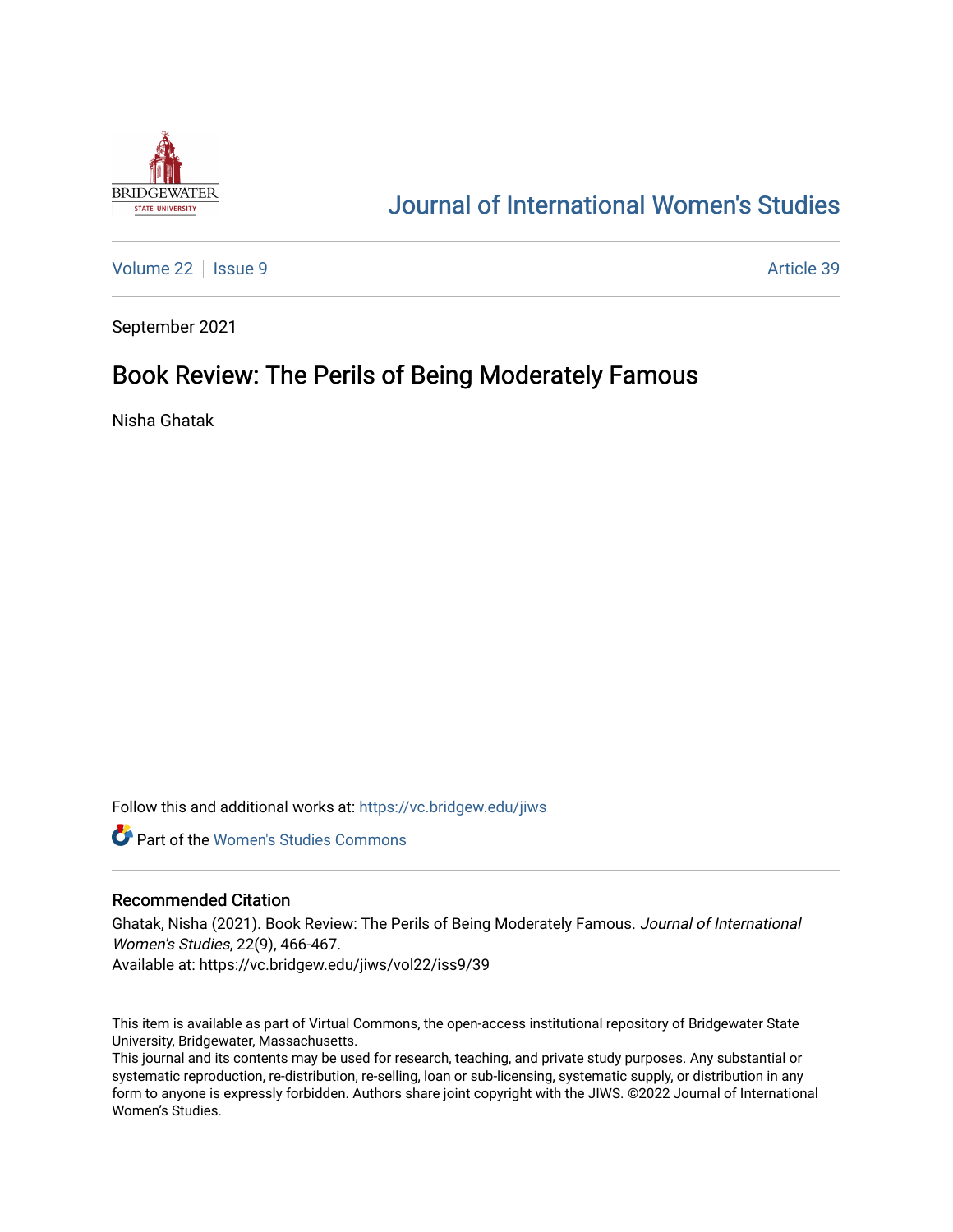#### Ghatak: Book Review: The Perils of Being Moderately Famous

This journal and its contents may be used for research, teaching and private study purposes. Any substantial or systematic reproduction, re-distribution, re-selling, loan or sub-licensing, systematic supply or distribution in any form to anyone is expressly forbidden. ©2021 Journal of International Women's Studies.

### *Book Review: The Perils of Being Moderately Famous[1](#page-1-0)*

Nisha Ghatak[2](#page-1-1)

*The Perils of Being Moderately Famous* is Soha Ali Khan's contribution to the popular genre of celebrity autobiographies in India. Khan's narrative is an insight into her often-unexpressed humour and reflects her anxiety, related to being in the shadows of powerful familial figures. She is the youngest daughter of Sharmila Tagore and Mansoor Ali Khan Pataudi, the Nawab of Pataudi, North India. Born into royalty, her older Saif Ali Khan, like her mother, is a famous Bollywood actor. Soha Ali Khan's writing touches upon her life as a member of the royal Pataudi family but delves deep into her Bollywood career. Her efforts to disentangle the royal life from the perspective of a modern Indian female is reminiscent of other memoirs authored by royal princesses like Gayatri Devi's *A Princess Remembers: The Memoirs of the Maharani of Jaipur* (1976). Unlike Devi, Soha Ali Khan's memoir is a tribute to her life choices, her failure as an actor, and her ability to find content in being "moderately famous" in a remarkably popular family.

The introductory chapter of the book clarifies Khan's intention to focus on stories from her life where her royalty or her social roles are not the focus. Khan's writing is an insight into the life lived beyond the public gaze – one that celebrates the twinkle in her husband's eye and the hours spent away from the gaze of the media.

Khan devotes several pages of her book to remember her life as a student at Oxford and her tryst with living independently in a world where she was far from her familial privilege. Unlike the many Indian celebrity autobiographies that have tried to break away from the question of social privilege, Soha Ali Khan graciously accepts it. In remembering her Oxford days in vivid details, Khan carefully juxtaposes her life against the last queen of the Pataudi family, her grandmother Sajida Sultan. She recognizes the differences between her grandmother's life and her own while maintaining a sense of unmistakable pride. Similarly, Khan's admiration for her famous parents is measured and affectionate.

Between articulating her admiration for the Pataudi clan and her mother's Tagore family in Bengal, Soha Ali Khan takes the readers through a myriad of historical details which she claims have influenced but not shaped her. Her narrative does not follow a linear temporal order and are interspersed with dozens of photographs. Beyond the narrative of the royal Pataudis, Khan celebrates her maternal grandmother's privilege and acuity. These pages provide insight into the social innuendos that shaped the life of the privileged Bengali women of the time and immediately act as a parallel to the royal life of Sajida Sultan, Khan's paternal grandmother and the queen of Pataudi. Khan takes her readers back in time through pictures and descriptive paragraphs that elaborate on the difference between their lives and hers as a Bollywood artist. Beyond these laudatory depictions, Khan attempts to deconstruct the futility of fame and her urge for normalcy. In a strange yet fascinating juxtaposition, Khan refers to Gerardus Mercator's Eurocentric

<span id="page-1-1"></span><span id="page-1-0"></span><sup>1</sup> Khan, S. A. (2017). *The Perils of Being Moderately Famous*. New Delhi: Penguin India.<br><sup>2</sup> Nisha Ghatak has recently completed her PhD in Comparative Literature and is currently working as a Tutor at the University of Auckland, New Zealand.

Email: nkut083@aucklanduni.ac.nz

466